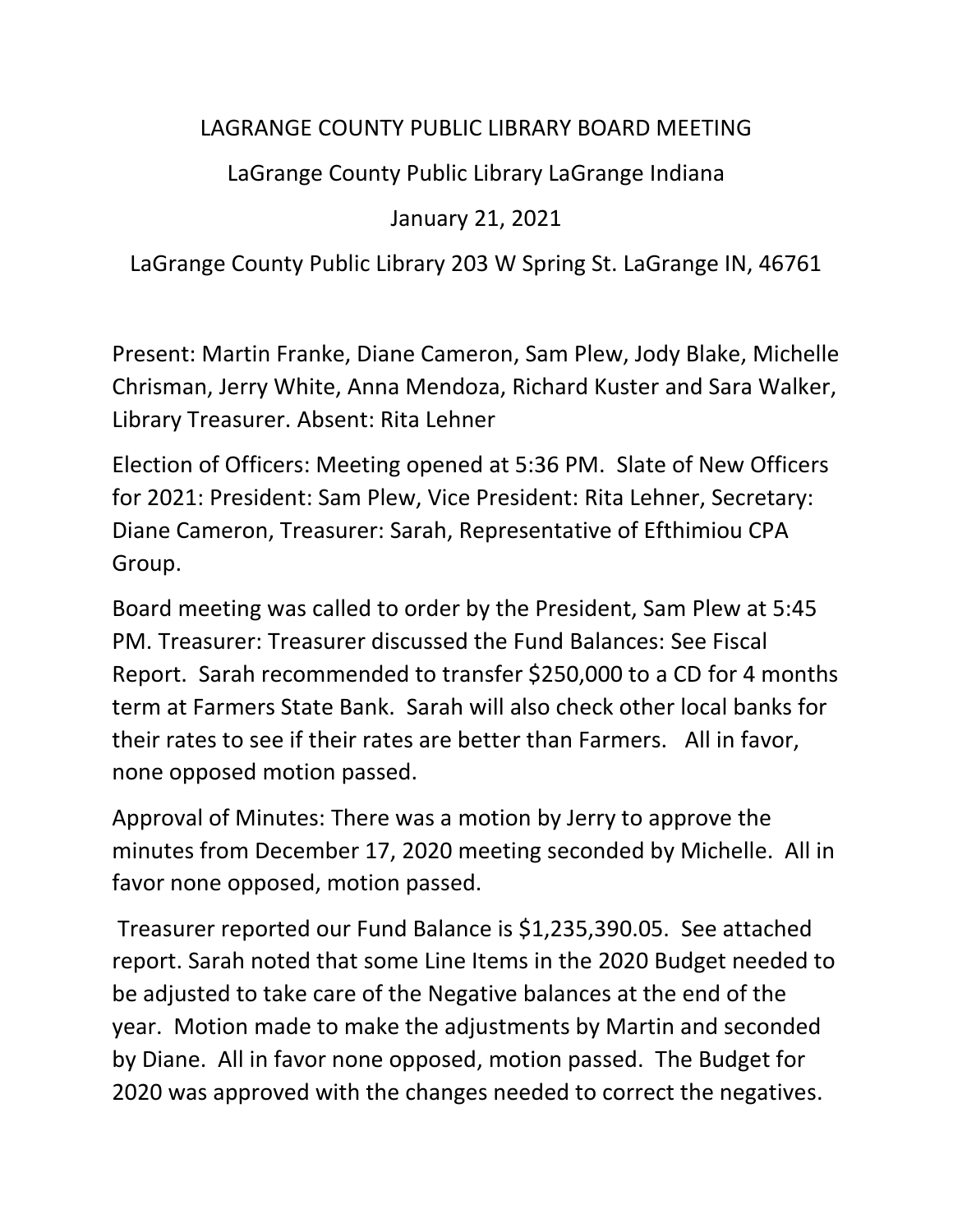## Directors Report:

Update of COVID-19 Issues and Concerns: the Community Room is now the County Vaccination Site for LaGrange; Tuesday: 8.00 AM -1 PM, Wednesday and Thursday 9:00 AM – 1:00 PM. No programs will be allowed in the Community Room until further notice. The gates are now down and the door to the Children's area has been locked. All Safety Measures are continuing and Library hours have not changed. The Impact Group Night Class will be meeting in the Genealogy Room 6:00PM-8:00PM, Monday and Thursday. Participants must exit through the main entrance followed by the teachers.

Jody Blake needs to complete her paperwork for her appointment as a Board member. This would involve the approval of County Council. Michelle Chrisman has all her paperwork completed and turned in to Richard.

The Board was directed to review the Bylaws of the Board of Trustees of the LaGrange County Public Library for change of meeting date and change of order of the agenda. Policy 2021-1 Martin made a motion to change and Jerry seconded. All in favor none opposed motion passed.

The Shipshewana Branch will be receiving a new Rustic Red metal roof but the crew has not been there yet due to weather. Hopefully by the first of February they will be able to start the project. The hump in the roof will be taken care of at that time.

Richard presented the Contract Renewals that are due:

|            | Chester Wi-Fi \$5,830 - Annual Maintenance 80% E-rate refunded |
|------------|----------------------------------------------------------------|
| Chester IT | \$775.00/month any time maintenance                            |
|            | Cleaning one \$2,600/month Incudes all branches                |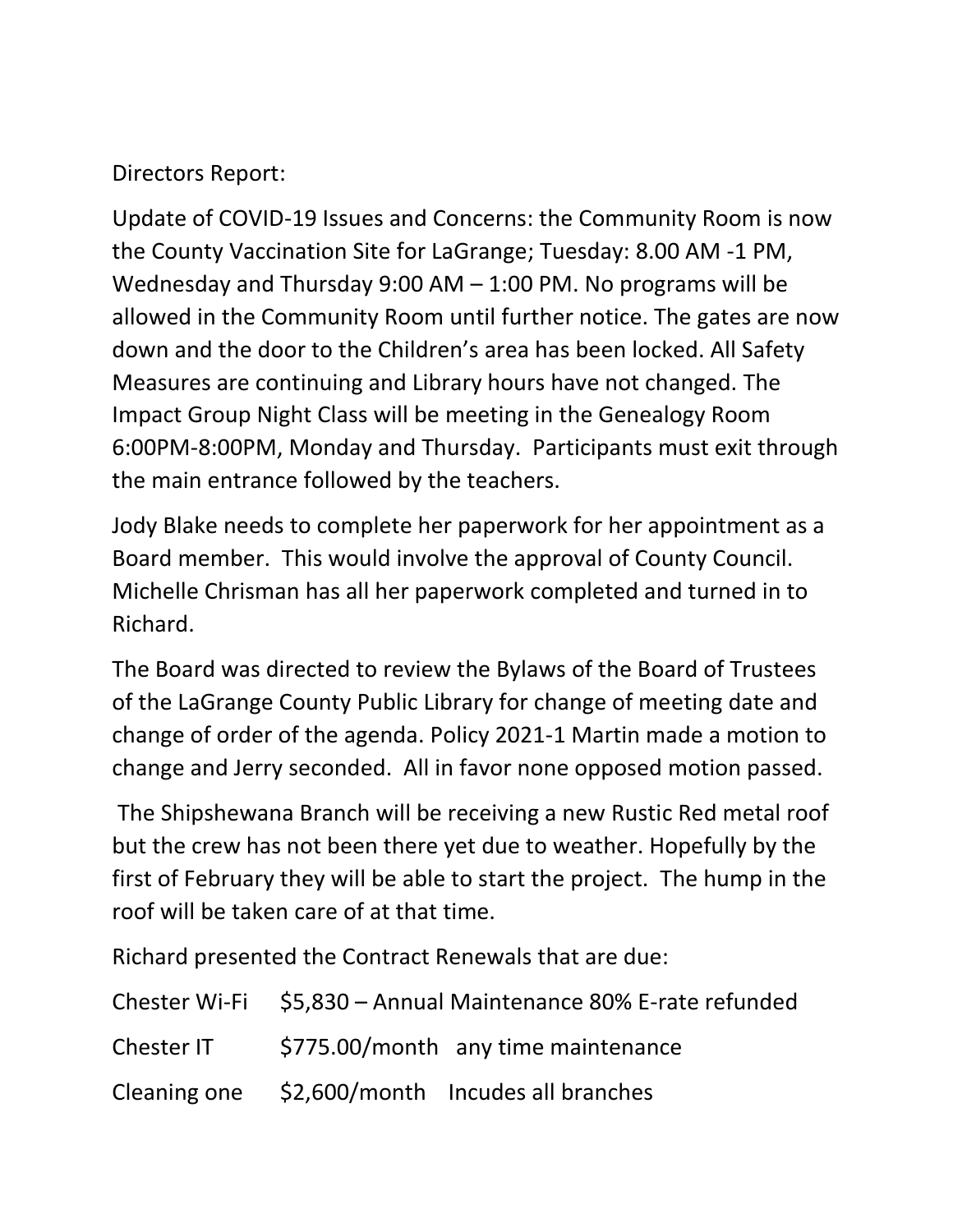Evergreen \$7,030 – Annual ILS System – Integrated Library System

Cafeteria Plan Document – send to Personnel Committee for review.

Collection HQ Software –by Baker and Taylor; Web application accessible used to manage the library's collection from all branches. Cost of \$7500. Motion by Jerry and second by Martin. All in favor none opposed motion carried.

Policy on Criminal Background Checks and Maternity Leave sent to the Policy Committee for review.

Statistical Report see attached report. Staffing Report see attached.

Meetings of the Policy, Personnel and Facilities should meet prior to the next Board Meeting.

Curbside Service – continue service

Reports and claims were reviewed: December 31, 2020- Payroll , Bonus and Check numbers **27865-27939** and check numbers **50052-50072** in the amount of **\$131,794.88.** Also, Check number **27884 Bond Payment, 282,821.25**. Total checks amounted to \$**414,616.13**. Jody made a motion to approve the Reports and Claims, Michelle seconded. All in favor, none opposed motion passed.

Personnel Committee and Facilities Committee no report.

Policy Committee no report at this time.

Correspondence to the Board, none.

Old Business: none New Business: none